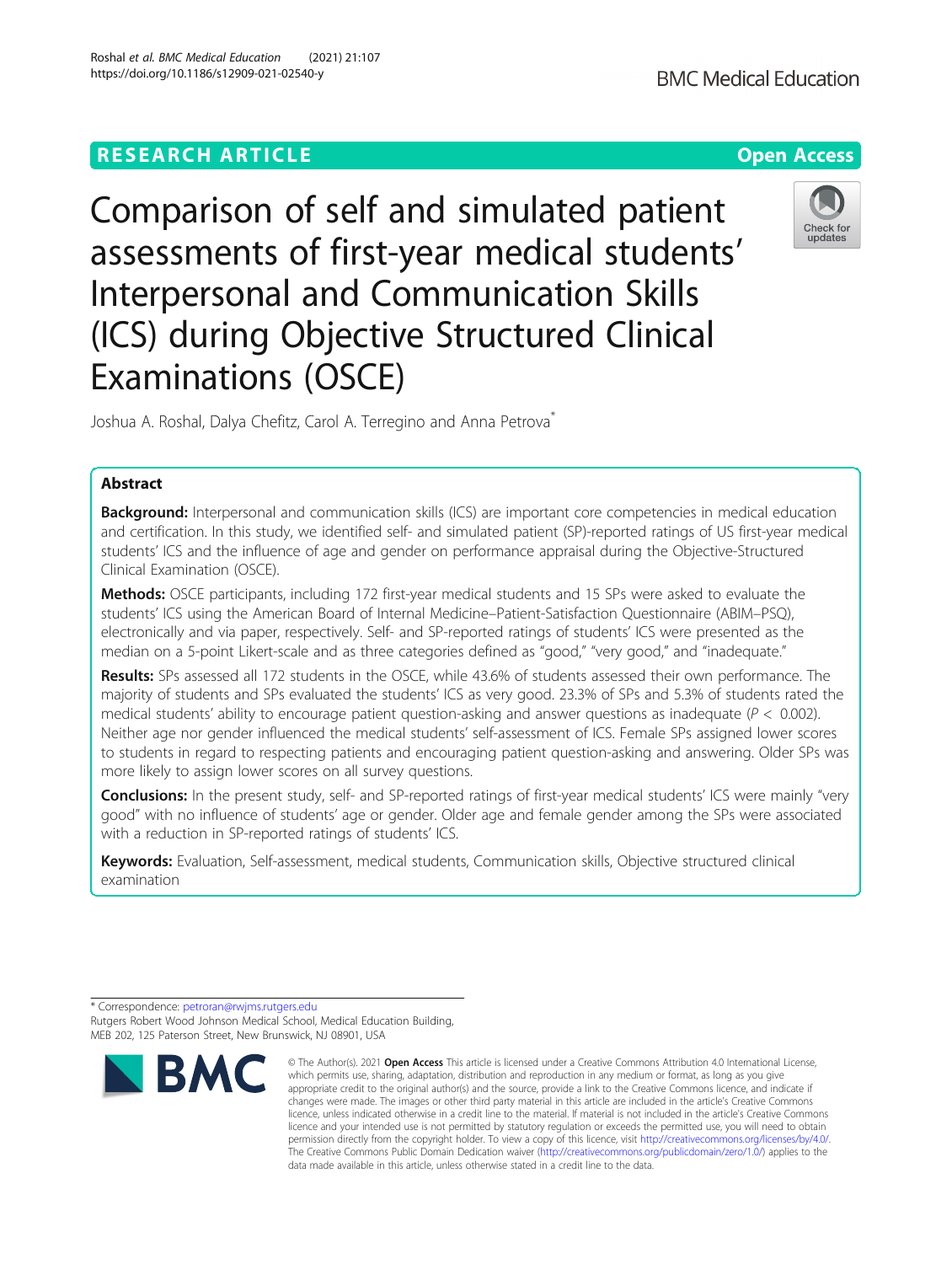# Background

The demonstration of effective interpersonal and communication skills (ICS) is one of the core competencies in both pre-and post-graduate medical education, [[1\]](#page-6-0) as well as physician certification [\[2](#page-6-0)]. Since its introduction in 1975, the Objective-Structured Clinical Examination (OSCE) has been generally accepted for measurement of medical students' ICS [[3](#page-6-0)–[5](#page-6-0)]. Multiple studies have acknowledged the inadequate accuracy of existing tools in assessing medical students' ICS during OSCEs [[6](#page-6-0)–[9](#page-6-0)]. For instance, a recent systematic review comments on the insufficient psychometric properties of 8 rating scales used in the assessment of medical students' ICS during OSCEs [[6\]](#page-6-0). No consensus exists among institutions on the employment of faculty examiners, simulated patients (SP), or both to evaluate medical students' ICS [[7\]](#page-6-0). An analysis of various checklists used in OSCEs identified fair to moderate agreement between raters in the assessment of medical students' ICS, making comparisons of medical students within and across institutions difficult [[7\]](#page-6-0). The quality of the different scales used in the OSCE is questionable, possibly because an acceptable level of adequate physician-patient communication has not been defined [[10\]](#page-6-0). SPs participate in OSCEs and are an integral part of the curriculum in medical education [\[11](#page-6-0)]. Since there is an acceptable level of agreement between faculty examiners and SPs in the assessment of medical students' ICS, SPs satisfaction scores may be a reliable indicator of medical students' ICS [[8\]](#page-6-0). Furthermore, the self-assessment of ICS by medical students has been identified as an important component in medical education and the development of self-directed learning skills [ [9,](#page-6-0) [12\]](#page-6-0). One study that compared medical students' selfreported and SP- and observer-assigned OSCE checklist rating during an OSCE demonstrated that students scored their communication skills lower compared to observers or SPs in 2 out of 12 categories [\[13](#page-6-0)]. A study from Norway that used video recordings demonstrated poor concordance between self-reported scores by graduating medical students and SP-assigned scores in regard to ICS [\[9](#page-6-0)]. From the perspective of first-year medical students, reviewing video recordings of their interactions with SPs to self-assess their ICS was feasible, practical and informative [[12\]](#page-6-0). Obtaining a better understanding about the ICS of medical students with limited clinical exposure could be essential for adjusting curricula to ensure appropriate ICS development prior to starting clinical rotations. Another recent study identified a need for the early introduction of simulationbased training to develop ICS in preclinical medical curricula [\[14\]](#page-6-0). First-year medical students have significantly lower positive attitudes toward ICS training and perceived confidence about communicating with patients than fourth-year medical students  $[15]$  $[15]$ . To the best of our knowledge, no published studies have investigated the differences between and influencing factors associated with ICS ratings provided by first year medical students themselves and SPs. The purpose of this study was to compare the self-reported and SP-assigned ratings of first-year medical student' ICS during an OSCE and determine the influence of age and gender on performance appraisal. We utilized five questions from the American Board of Internal Medicine–Patient Satisfaction Questionnaire (ABIM-PSQ) [[16](#page-6-0)] that were previously used to assess medical students' ICS by the actual clinic patients in Japan [[17,](#page-6-0) [18](#page-6-0)]. We assumed that ABIM-PSQ that was designed to survey actual patients could provide valuable information regarding ICS of medical students to explore the direction for improvement prior to clinical exposure. This research is the first that uses the ABIM-PSQ to identify and analyze SP-given ratings of first-year medical students' ICS and self-assessed by students who participated in OSCE.

# **Methods**

In this cross-sectional study, we compared the selfreported and SP-assigned ratings of first-year medical student' ICS and evaluated the effect of demographic covariates (age and gender) on the medical students' and SPs' responses. The survey protocol was approved as exempt from full review by the Rutgers Health Sciences Institutional Review Board because the investigation is based on the anonymous responses from the first-year medical students and SPs who participated in the OSCE (Protocol #2018002140).

### OSCE setting

The simulated clinical encounter was conducted in an OSCE setting with a 15-min time allotment for the medical student–SP interview. At our institution, the firstyear medical students' ICS in OSCEs are measured only by faculty. OSCE in the first-year medical students do not include ICS scoring by SPs as well as students themselves.

# Survey instruments

The ABIM–PSQ is a reliable and validated tool for evaluating global communication skills in physicians [[16\]](#page-6-0). We used five questions (Table [1\)](#page-2-0) [[17](#page-6-0), [18\]](#page-6-0) from the original 10-item ABIM–PSQ because first-year medical students are only responsible for eliciting a patient history and performing a basic physical examination on SPs during the OSCE. Previous studies have suggested that the reliability of the ABIM–PSQ is not compromised as long at least five items from the original 10-item questionnaire are scored [\[16,](#page-6-0) [18](#page-6-0)]. As shown in Table [1](#page-2-0), three questions measure patient-centered humanistic behavior, including greeting and friendliness (Q1), respect for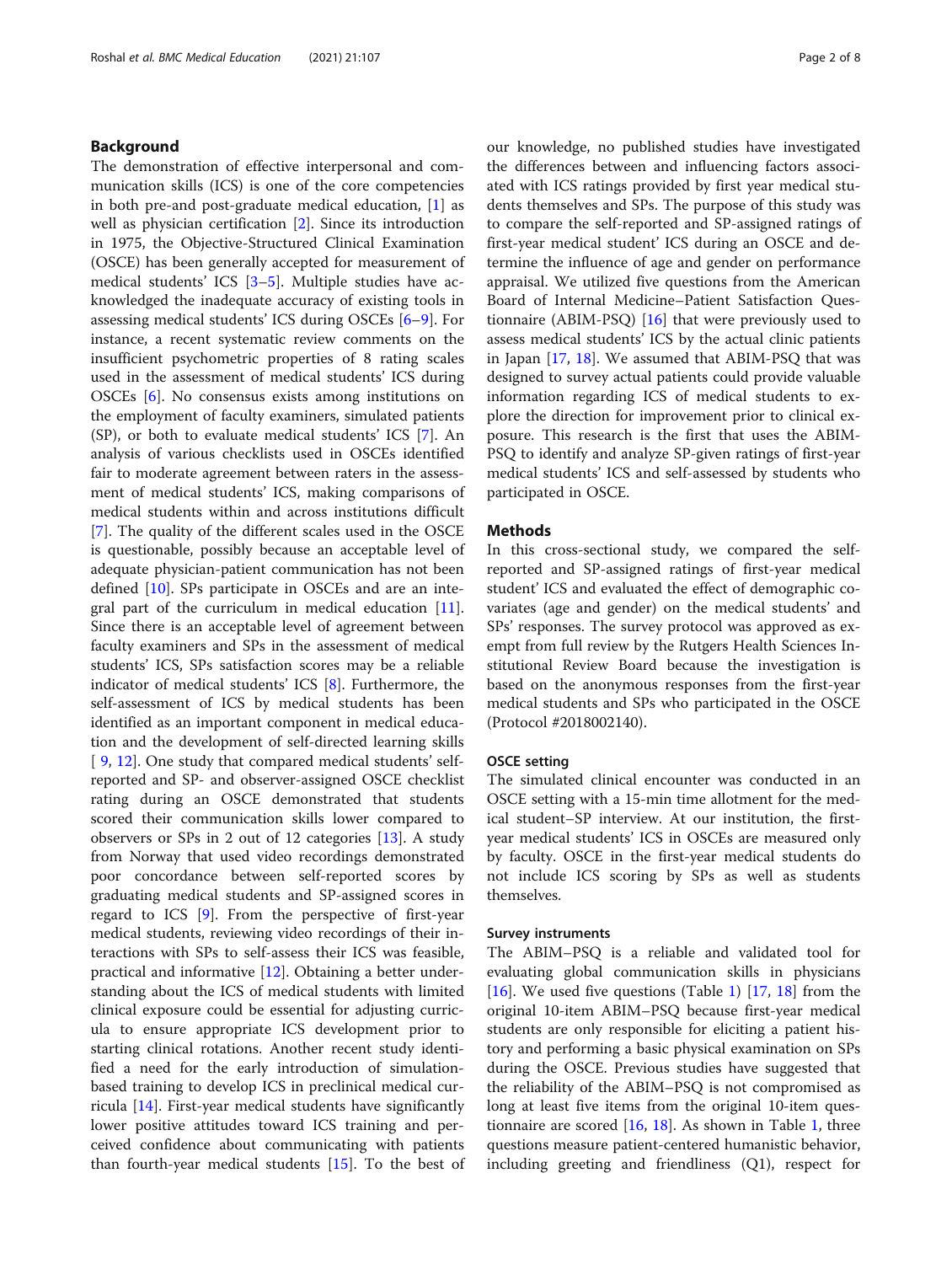| <b>TUDIE I</b> REINS SCIECED HOTH LIK ADMITTED Q   17, TOT |                                                                                                                              |  |  |
|------------------------------------------------------------|------------------------------------------------------------------------------------------------------------------------------|--|--|
| Question (Q)                                               | Please assess your own performance during the OSCE according to the following criteria:                                      |  |  |
| <b>Q1</b> (Greeting and Friendliness)                      | Greeting you warmly; calling you by the name you prefer; being friendly; never crabby or rude.                               |  |  |
| <b>Q2</b> (Respect for Patients)                           | Treating you like you're on the same level; never "talking down" to you or treating you like a child.                        |  |  |
| Q3 (Personal Interest)                                     | Letting you tell your story; listening carefully; asking thoughtful questions; not interrupting you while<br>you're talking. |  |  |
| <b>Q4</b> (Careful Listening)                              | Showing interest in you as a person; not acting bored or ignoring what you have to say.                                      |  |  |
| <b>Q5</b> (Encouraging and Answering<br>Questions)         | Encouraging you to ask questions; answering them clearly; never avoiding your questions or lecturing you.                    |  |  |

<span id="page-2-0"></span>Table 1 Items selected from the ARIM–PSQ [\[17](#page-6-0), [18\]](#page-6-0)

patients (Q2), and careful listening (Q4). Other questions measure the personal interest displayed towards the SP (Q3) and encouragement of patient questionasking and answering questions (Q5). We used a 5-point Likert scale, where  $poor = 1$ , fair = 2,  $good = 3$ , very  $good = 4$ , and excellent = 5, to evaluate the medical students' ICS according to each question-based statement. Finally, we asked medical students and SPs to indicate their age and gender. The questionnaire was uniform for medical students as well as SPs.

# Survey implementation

The questionnaire included informed consent that explained the goal and voluntary nature of this anonymous survey study along with the analogous questionnaires to the medical students and SPs electronically and via paper, respectively. We surveyed 172 first-year medical students and 15 SPs who had participated in the second OSCE of the first-year medical school curriculum but did not directly assess students' ICS because at our institution, firstyear medical students' ICS in OSCEs are measured by faculty physicians. The member of the research team who distributed and collected the survey responses from the SPs did not participate in any OSCE-related activities. Moreover, no prior knowledge about the study was provided to SPs and medical students. Medical students and SPs were oriented to the expectations of the OSCE but did not have prior knowledge of the survey questions.

We provided an anonymous link to the survey questionnaire [\(https://rutgers.qualtrics.com](https://rutgers.qualtrics.com)) to the medical students on the day of the OSCE. Reminder messages were sent to all of the first-year medical students at 1 and 2 weeks from the original request. The SPs were asked to complete the paper-and-pencil survey for each student after testing during the OSCE, anonymously. Therefore, the self-assigned and SP-given ratings of first-year medical students' ICS during the OSCE were not linked. The responses from SPs were collected at the end of the OSCE.

# Statistical analysis

We used the Mann-Whitney U test to compare the median scores on a 5-point Likert-scale, for the responses to each survey question, between the first-year medical students and SPs. Gender-driven differences in responses by medical students and SPs were calculated. We also used the  $\chi^2$  test to compare scores on a 3-point Likertscale, where responses were categorized based on a previous study [\[19\]](#page-6-0) as "very good" if the medical students or SPs responded "excellent" or "very good", "inadequate" if the medical students or SPs responded "poor" or "fair," and "good" if the medical students or SPs ranked their answer as "good." We also conducted a regression analysis to control the responses for the ages and genders of study participants (medical students and SPs). Categorical data are presented as percentages (%) and continuous data as means and standard deviations (SD), while Likert scale data are summarized by the medians and interquartile ranges (IQR). Regression coefficients (β) and odds ratios (OR) including 95% Confidence Interval (95%CI) were also used to present the results of the study. We used Statistica 13.2 for Windows (StatSoft Inc., Tulsa, OK) to analyze the data. A two-tailed P-value of less than 0.05 was considered statistically significant.

### Results

Among the 172 first-year medical students who were surveyed, 75 (43.6%) responded. SPs had evaluated between 9 and 15 first-year medical students (median = 12,  $IQR = 1$ ) each. All respondents (first-year medical students and SPs) had completed the full questionnaire, except for one female medical student who did not identify her age. The ages of the first-year medical students and SPs ranged from 21 to 33 years  $(23.6 \pm 2.1 \text{ years})$  and 25 to 60 years  $(46.0 \pm 12.0 \text{ years})$ years), respectively  $(P < 0.0001)$ . Male subjects constituted 40% of first-year medical students and 47.1% of SPs ( $P =$ 0.30). The median responses between the medical students and SPs using the 5-point Likert (Fig. [1](#page-3-0)) and 3-point Likertscale (Table [2\)](#page-3-0) were comparable except for question 5. As shown in Tables [2](#page-3-0), 23.3% of the SPs assessed the medical students' performance on question 5 as "inadequate" compared to 5.3% of medical students ( $P < 0.002$ ).

# Demographic characteristics and medical students' and SPs' responses

The medical students' self-assessment scores were not associated with age. Gender did not influence the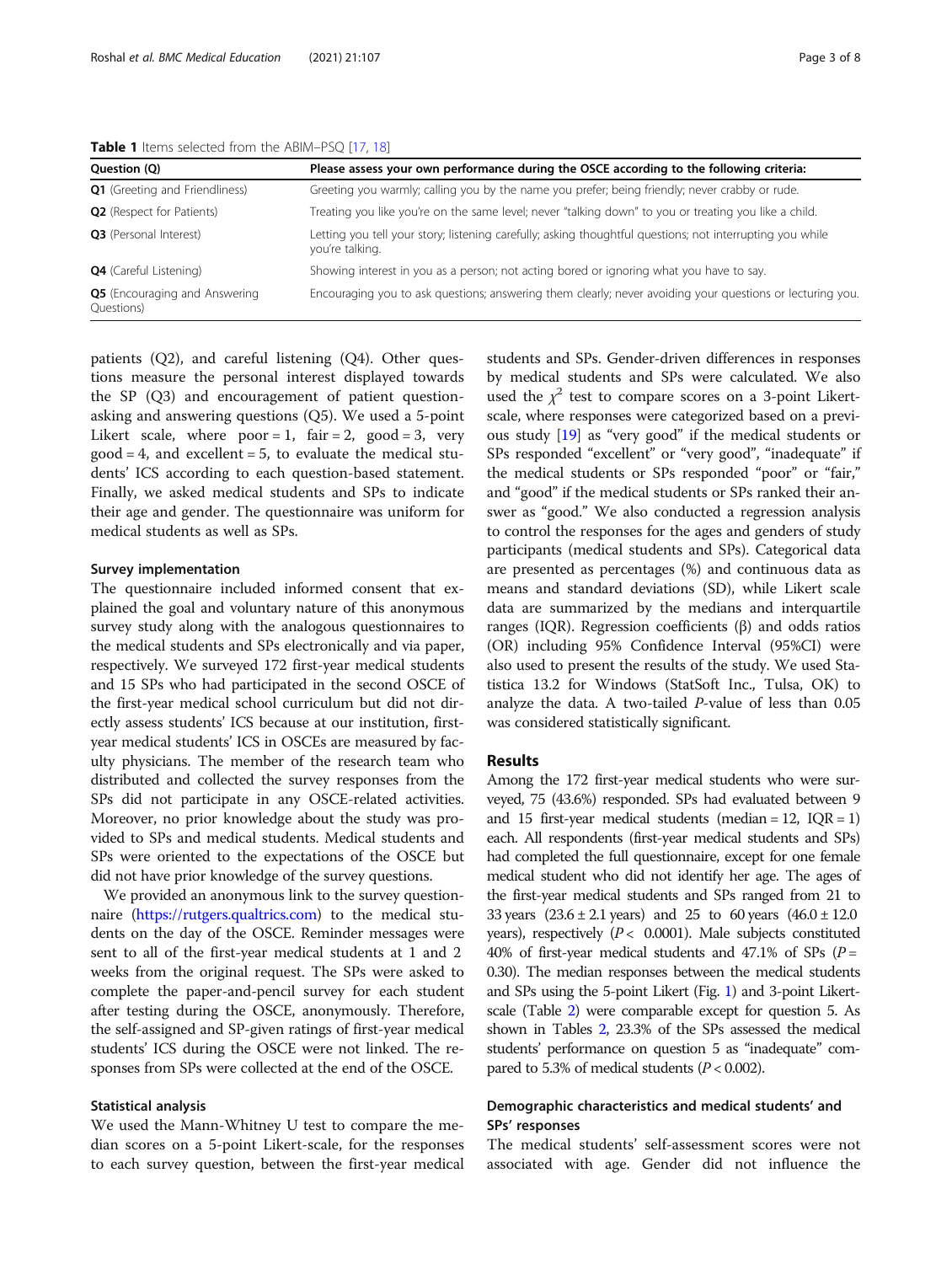<span id="page-3-0"></span>

# Table 2 Comparison of medical students' and simulated patients' responses (% and 95 CI)

| Question       | Response   | Group                 |                        | <b>P-</b> |
|----------------|------------|-----------------------|------------------------|-----------|
|                |            | Students ( $n = 75$ ) | Patients ( $n = 172$ ) | value     |
| Q <sub>1</sub> | Inadequate | $\circ$               | 4.1(1.7, 8.2)          | 0.14      |
|                | Good       | $9.3$ $(3.8, 18.3)$   | 12.8 (8.2, 18.7)       |           |
|                | Very Good  | 90.7 (81.7, 96.2)     | 83.1 (76.7, 99.4)      |           |
| Q <sub>2</sub> | Inadequate | $\mathbf{0}$          | 1.2(0.1, 4.1)          | 0.61      |
|                | Good       | $8.0$ (3.0, 16.6)     | 9.3(5.4, 14.7)         |           |
|                | Very Good  | 92.0 (83.4, 97.0)     | 89.5 (84.0, 93.7)      |           |
| Q3             | Inadequate | $4.0$ (0.8, 11.2)     | $4.1$ $(1.7, 8.2)$     | 0.99      |
|                | Good       | 21.3 (12.7, 32.3)     | 20.9 (15.1, 27.8)      |           |
|                | Very Good  | 74.7 (63.3, 84.0)     | 75.0 (67.8, 81.3)      |           |
| Q4             | Inadequate | $\circ$               | $5.2$ (2.4, 9.7)       | 0.12      |
|                | Good       | 13.3 (6.6, 23.2)      | $12.2$ (7.7, 18.1)     |           |
|                | Very Good  | 86.7 (76.8, 93.4)     | 82.6 (76.0, 87.9)      |           |
| Q <sub>5</sub> | Inadequate | 5.3(1.5, 13.1)        | 23.3 (17.2, 30.3)      | < 0.002   |
|                | Good       | 20.0 (11.6, 39.8)     | 22.1 (16.1,29.0)       |           |
|                | Very Good  | 74.7 (63.3, 84.0)     | 54.7 (46.9, 62.2)      |           |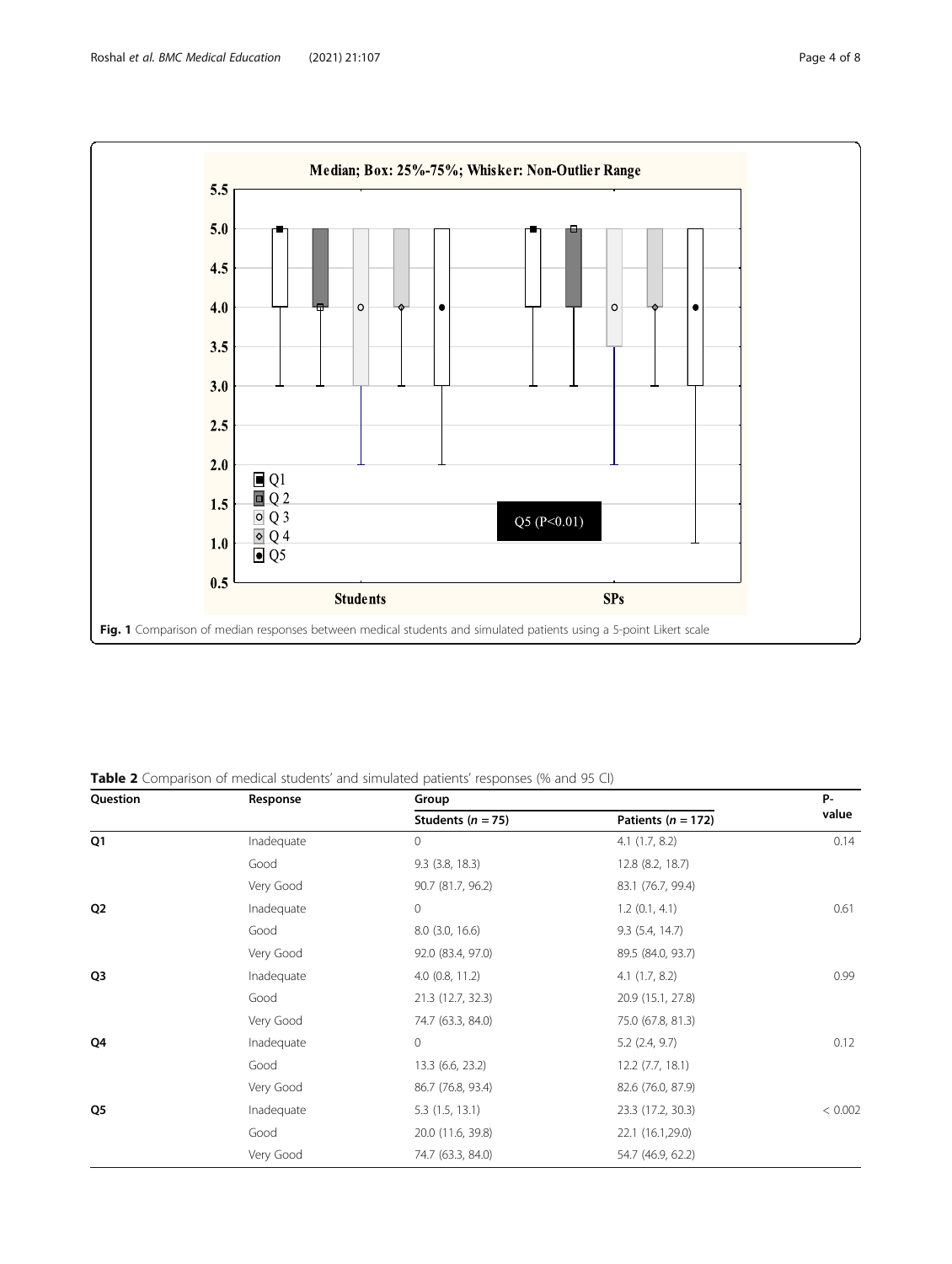medical students' responses (eTable 1 in [Supplementary Ma](#page-6-0)[terial\)](#page-6-0). However, female SPs were more likely to assign lower scores to the medical students on questions 2 and 5 as compared to their male counterparts (Fig. 2).These findings persisted even after controlling for the age of the SPs (Q2: OR 0.85, 95% CI 0.72–0.97 and Q5: OR 0.84, 95% CI 0.74–0.99). Irrespective of gender, older SPs were more likely to assign lower scores to the medical students on all survey questions as compared to their younger counterparts (Table [3\)](#page-5-0).

# **Discussion**

This study found that the majority of first-year medical students and SPs evaluated the medical students' greeting and friendliness, respect for patients, personal interest displayed towards the SP and careful listening during the OSCE as "very good." However, students were more likely to overestimate their ability to encourage patient question-asking and answering questions. Neither age nor gender influenced the students' selfassessment of their ICS. On the other hand, older SPs were more likely to assign lower scores to students. Furthermore, the female SPs assigned scores that were nearly 25% lower than the male SPs to medical students in regard to respecting patients and encouraging patient question-asking and answering questions. The discussion of findings in our study is limited. Previous studies

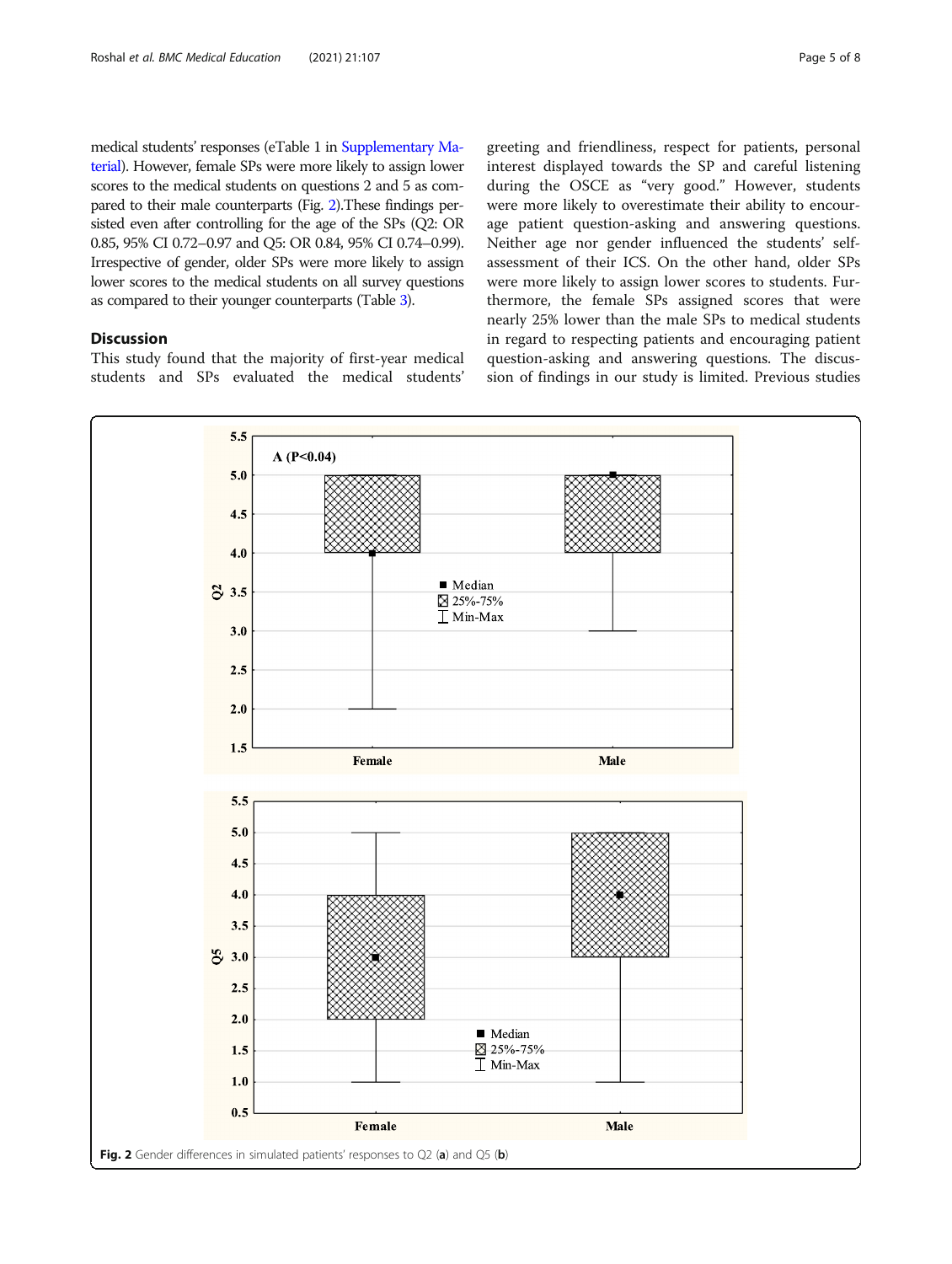have not investigated self-reported and SP-assigned ratings of first-year medical student' ICS during an OSCE using the ABIM-PSQ. Only one study has reported selfassessed strengths and weaknesses of ICS by first-year medical students after viewing video recordings of their interactions with SPs [[12](#page-6-0)]. More than 50% of students identified their ability to elicit information/cover important topics and personal connection/rapport as strengths but few students recognized weaknesses in their ICS, especially in non-verbal communication such as paralanguage, kinesics and facial expression. Several studies have discussed the ICS of medical students in their clinical years of medical school and echo the findings of our study. A study from Japan that used the ABIM-PSQ questionnaire demonstrated that actual patients were more likely to assign low scores to medical students during their clinical rotations in regard to encouraging patient question-asking and answering questions [\[18](#page-6-0)]. Meta-analyses that included 35 articles on medical student self-assessment accuracy defined with correlation, paired or independent means comparison revealed the tendency for students to overestimate their communication skill rather than knowledge-based assessments [\[20](#page-6-0)]. Unfortunately, age- and gender-based analyses of medical students' self-reported ICS were rarely reported [\[20](#page-6-0)]. A longitudinal study from Germany demonstrated that female medical students in their 6th semester had higher self-reported empathy scores than their male counterparts. In the same study, female medical students were rated higher than their male counterparts by SPs on all dimensions tested during the OSCE, which included empathy, content structure, verbal expression, and nonverbal expression [[21\]](#page-6-0). Another study from Japan found that observers assigned higher ratings of ICS to female fifth-year medical students compared to their male counterparts [[22](#page-6-0)]. Furthermore, a study from the U.S. reported that SPs assigned significantly higher ratings of empathy displayed during an OSCE to female third- and fourth-year medical students compared to their male counterparts, irrespective of gender and ethnicity [\[23](#page-7-0)]. Berg et al. [\[24](#page-7-0)] found that female third-year medical students received higher scores on all three measures of empathy during an OSCE compared to their male counterparts. We found no studies that investigated the role of SP age of the assessment of medical students' ICS.

This study has several limitations, including the external validity of findings from a sample of a single medical school. However, the distribution of genders in our study sample is comparable to that of all US first-year medical students [[25\]](#page-7-0). There is also a risk of response bias since only 43.7% of first-year medical students responded to the survey, even though the distributions of the respondents' ages and genders were comparable to the first-year medical student class at-large. Although complete anonymity increases response validity, it also could decrease the motivation to answer questions accurately [[26,](#page-7-0) [27](#page-7-0)]. Since anonymity was preserved, we were not able to perform a paired analysis and instead relied on comparing the independent median scores, which is a statistically weaker measure of self-assessment accuracy [\[20](#page-6-0)]. Categorical data could improve the accuracy of the findings in our study  $[20]$  $[20]$ . However, determining the accuracy of our ICS measurements was not one of the goals of our study. We also recognize that collecting racial and ethnic data may be important for understanding the expectations of a culturally diverse patient population in regard to the ICS of future physicians. Moreover, we did not collect data as to whether the medical students successfully finished their SP encounters within the 15-min time limit. In a study of OSCE perspectives, third- and final-year medical students reported that the time allotted for OSCE stations involving medical interviews was insufficient. It is difficult to comment on the influence of time constraints on ICS because the OSCEs in these studies consisted of multiple stations that assessed clinical skills in addition to ICS [\[28](#page-7-0), [29\]](#page-7-0). Nevertheless, the first-year medical students in our study may not have had the opportunity to encourage question-asking and answer questions due to time constraints. As a result, the disparity between selfassigned and SP-given ratings of performance in this domain may reflect an inability to finish the encounter ontime instead of a deficit in ICS.

### Conclusions

Despite the fact that most of the self-reported and SPgiven ratings of first-year medical students' ICS were "very good," up to one-third of SPs defined the first-year medical students' ability in encouraging patient question-asking and answering questions as

**Table 3** Association of simulated patients' ages with responses ( $P < 0.0001$ )

| Question                                        | Coefficient $(\beta)$ | 95% CI (β)       |
|-------------------------------------------------|-----------------------|------------------|
| <b>Q1</b> (Greeting and Friendliness)           | $-0.392$              | $-0.531, -0.253$ |
| <b>Q2</b> (Respect for Patients)                | $-0.415$              | $-0.553, -0.278$ |
| Q3 (Personal Interest)                          | $-0.497$              | $-0.628, -0.366$ |
| <b>Q4</b> (Careful Listening)                   | $-0.498$              | $-0.629. -0.367$ |
| <b>Q5</b> (Encouraging and Answering Questions) | $-0.286$              | $-0.432. -0.141$ |

<span id="page-5-0"></span>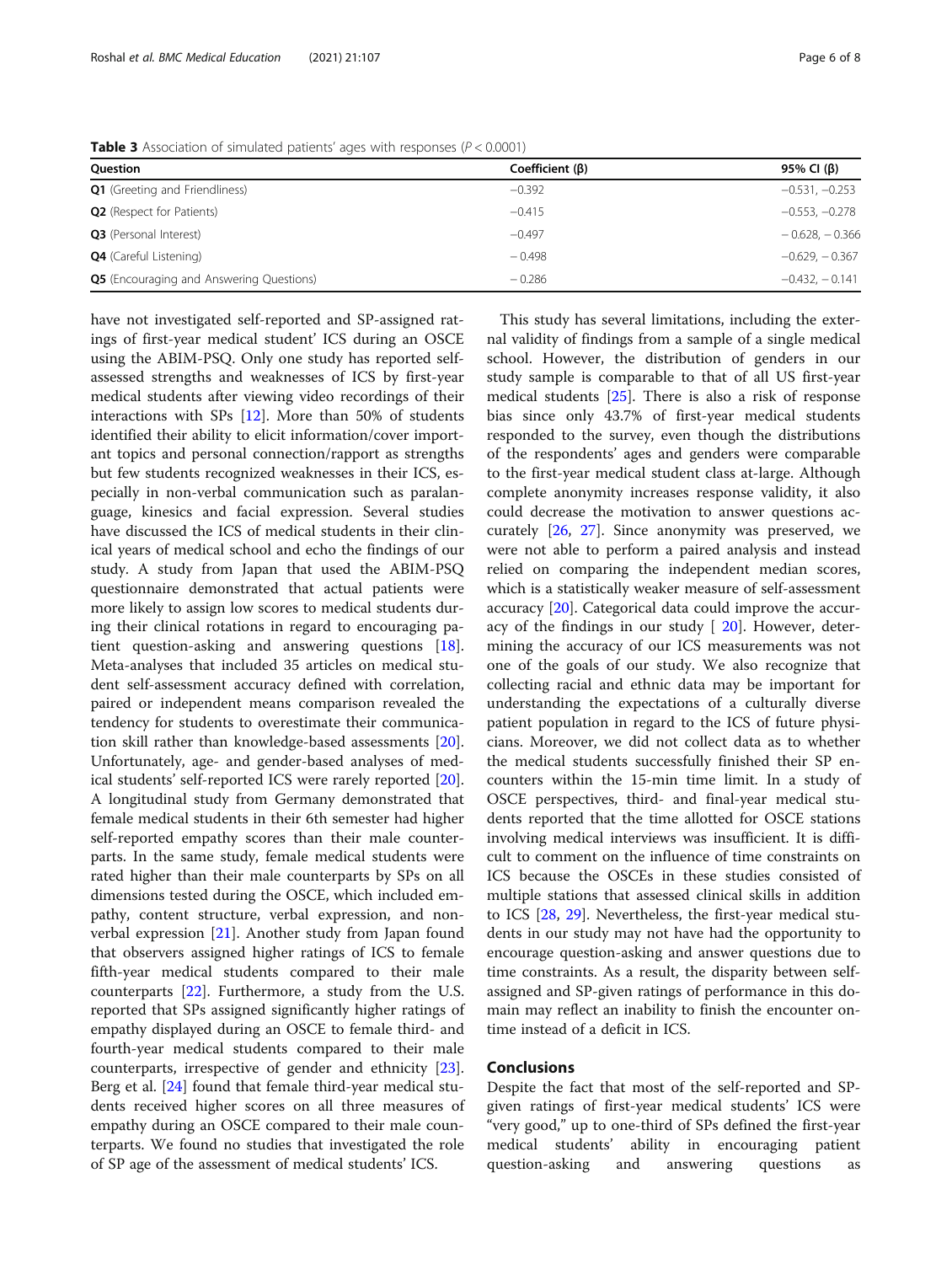<span id="page-6-0"></span>"inadequate." The influence of SP older age and female gender on the reduction of scores of medical students' ICS, particularly in regard to encouraging patient question-asking and answering questions has been demonstrated. The findings of this study may have important implications for medical education, including curriculum development to ensure that first-year medical students are prepared to facilitate patient-centered communication and shared treatment-decision making during their clinical rotations [\[30\]](#page-7-0). Therefore, teaching pre-clinical medical students to encourage patient question-asking and answer questions may be important in advancing the ICS of future physicians.

#### Supplementary Information

The online version contains supplementary material available at [https://doi.](https://doi.org/10.1186/s12909-021-02540-y) [org/10.1186/s12909-021-02540-y](https://doi.org/10.1186/s12909-021-02540-y).

Additional file 1 eTable 1. Gender differences in medical students' responses (Median and IQR).

#### Abbreviations

OSCE: Objective Structured Clinical Examination(s); SP: Standardized Patient(s); ICS: Interpersonal and Communication Skills; ABIM-PSQ: American Board of Internal Medicine–Patient Satisfaction Questionnaire; RWJMS: Rutgers–Robert Wood Johnson Medical School; SD: Standard Deviation(s); OR: Odds Ratio(s); IQR: Interquartile Range(s); CI: Confidence Interval(s)

#### Acknowledgements

Not applicable.

#### Authors' contributions

JAR: Contributed to conception and design; collected the data and constructed the computerized database; contributed to data interpretation; created the manuscript; read and approved the manuscript; agrees to be accountable for all aspects of work ensuring integrity and accuracy. DC: Contributed to conception and design; read and approved the manuscript; agrees to be accountable for all aspects of work ensuring integrity and accuracy. CAT: Contributed to conception and design; read and approved the manuscript; agrees to be accountable for all aspects of work ensuring integrity and accuracy. AP: Contributed to study design; contributed to data analysis and interpretation; critically revised the manuscript; read and approved the manuscript; agrees to be accountable for all aspects of work ensuring integrity and accuracy.

#### Funding

The author(s) received no specific funding for this work.

#### Availability of data and materials

The datasets used and/or analyzed during the current study are available from the corresponding author on reasonable request.

#### Ethics approval and consent to participate

The Institutional Review Board of Rutgers–Robert Wood Johnson Medical School (RWJMS) approved the exempt survey study of the first-year medical students and SPs who participated in the OSCE. Written informed consent that explained the goal and voluntary nature of this anonymous survey study accompanied the analogous questionnaires that were distributed to the medical students and SPs electronically and via paper, respectively.

# Consent for publication

Not applicable.

### Competing interests

The authors declare that they have no competing interests.

# Received: 1 September 2020 Accepted: 4 February 2021 Published online: 17 February 2021

#### References

- 1. Epstein RM, Hundert EM. Defining and assessing professional competence. JAMA. 2002;287:226–35.
- 2. Duffy FD, Gordon GH, Whelan G, et al. Assessing competence in communication and interpersonal skills: the Kalamazoo II report. Acad Med. 2004;79:495–507.
- 3. Harden RTM, Stevenson M, Downie WW, et al. Assessment of clinical competence using objective structured examination. Br Med J. 1975;1(5955): 447–51.
- 4. Hodges B. OSCE! Variations on a theme by Harden. Med Educ. 2003;37: 1134–40.
- 5. Turner JL, Dankoski ME. Objective structured clinical exams: a critical review. Fam Med. 2008;40:574–8.
- 6. Cömert M, Zill JM, Christalle E, et al. Assessing communication skills of medical students in objective structured clinical examinations (OSCE) - a systematic review of rating scales. PLoS One. 2016;11:e0152717.
- 7. Setyonugroho W, Kennedy KM, Kropmans TJ. Reliability and validity of OSCE checklists used to assess the communication skills of undergraduate medical students: a systematic review. Patient Educ Couns. 2015;98:1482–91.
- 8. Gude T, Grimstad H, Holen A, et al. Can we rely on simulated patients' satisfaction with their consultation for assessing medical students' communication skills? A cross-sectional study. BMC Med Educ. 2015;15:225.
- 9. Gude T, Finset A, Anvik T, et al. Do medical students and young physicians assess reliably their self-efficacy regarding communication skills? A prospective study from end of medical school until end of internship. BMC Med Educ. 2017;17:107.
- 10. Deveugele M, Derese A, Maesschalck SD, Willems S, Van Driel M, De Maeseneer J. Teaching communication skills to medical students, a challenge in the curriculum? Patient Educ Couns. 2005;58:265–70.
- 11. Shirazi M, Labaf A, Monjazebi F, Jalili M, Mirzazadeh M, Ponzer S, et al. Assessing medical students' communication skills by the use of standardized patients: emphasizing standardized patients' quality assurance. Acad Psychiatry. 2014;38:354–60.
- 12. Zick A, Granieri M, Makoul G. First-year medical students' assessment of their own communication skills: a video-based, open-ended approach. Patient Educ Couns. 2007;68:161–6.
- 13. Ammentorp J, Thomsen JL, Jarbol DE, et al. Comparison of the medical students' perceive self-efficacy and the evaluation of the observers and patients. BMC Med Educ. 2013;13:49.
- 14. Nuzzo A, Tran-Dihn A, Courbebaisse M, et al. Improved clinical communication OSCE scores after simulation-based training: results of a comparative study. PLoS One. 2020;15:e0238542.
- 15. Wright KB, Bylund C, Ware J, et al. student attitudes toward communication skills training and knowledge of appropriate provider-patient communication: A comparison of first-year and fourth-year medical students. Med Edu Online. 2006;11:1 4594.
- 16. PSQ Project Co-Investigators. Final report on the patient satisfaction questionnaire project. Philadelphia: American Board of Internal Medicine; 1989.
- 17. Oda Y, Onishi H, Yamashiro S, et al. The assessment of undergraduate curriculum of communication skills evaluated by performance measurement using actual outpatient satisfaction. Gen Med. 2003;4:1–6.
- 18. Oda Y, Onishi H, Sakemi T, et al. Improvement in medical students' communication and interpersonal skills as evaluated by patient satisfaction questionnaire after curriculum reform. J Clin Biochem Nut. 2014;55:14–29.
- 19. Abadel FT, Hattab AS. Patients' assessment of professionalism and communication skills of medical graduates. BMC Med Educ. 2014;14:28.
- 20. Blanch-Hartigan D. Medical students' self-assessment of performance: results from three meta-analyses. Patient Educ Couns. 2011;84:3–9.
- 21. Gaf J, Smolka R, Simoes E, et al. Communication skills of medical students during the OSCE: gender-specific differences in a longitudinal trend study. BMC Med Educ. 2017;17:75.
- 22. Sugawara A, Ishikawa K, Motoya R, et al. Characteristics and gender differences in the medical interview skills of Japanese medical students. Intern Med. 2017;56:1507–13.